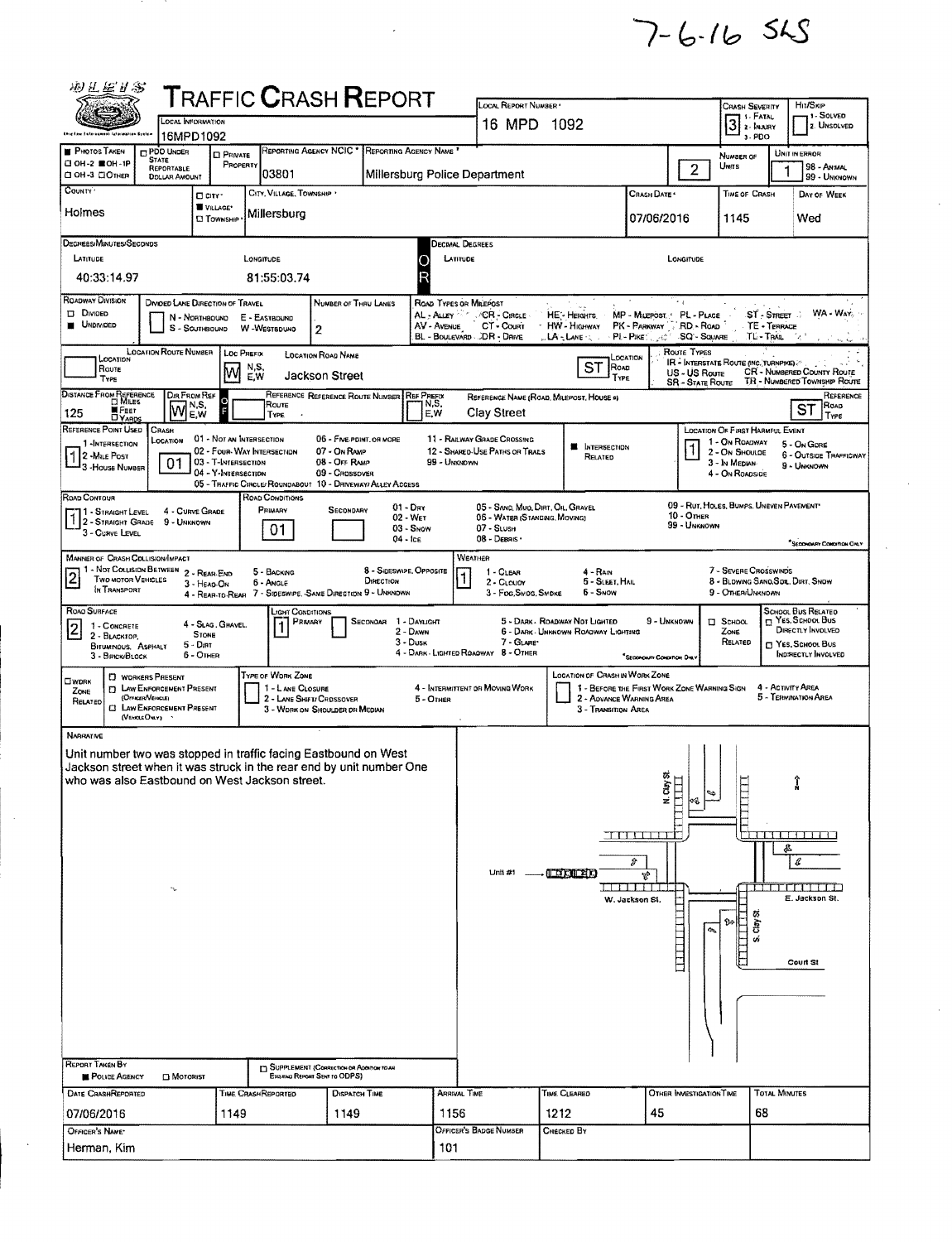| 姆从树林的                                                          |                                         | JNIT                                                                                   |                            |                                                                                |                                                                                   |                                                                                                  |                                  |                                                                            |                                      | LOCAL REPORT NUMBER                                                                                                                                        |                                                                   |                                                                                                                              |  |  |  |
|----------------------------------------------------------------|-----------------------------------------|----------------------------------------------------------------------------------------|----------------------------|--------------------------------------------------------------------------------|-----------------------------------------------------------------------------------|--------------------------------------------------------------------------------------------------|----------------------------------|----------------------------------------------------------------------------|--------------------------------------|------------------------------------------------------------------------------------------------------------------------------------------------------------|-------------------------------------------------------------------|------------------------------------------------------------------------------------------------------------------------------|--|--|--|
|                                                                |                                         |                                                                                        |                            |                                                                                |                                                                                   |                                                                                                  |                                  |                                                                            |                                      |                                                                                                                                                            | 16 MPD 1092                                                       |                                                                                                                              |  |  |  |
| Unit Number                                                    |                                         |                                                                                        |                            | OWNER NAME: LAST, FIRST, MIDDLE ( C SAME AS DRIVER )                           |                                                                                   |                                                                                                  |                                  |                                                                            | OWNER PHONE NUMBER                   |                                                                                                                                                            | DAMAGE SCALE                                                      | <b>DAMAGE AREA</b>                                                                                                           |  |  |  |
|                                                                | Patterson, Lisa, J                      |                                                                                        |                            |                                                                                |                                                                                   |                                                                                                  |                                  |                                                                            | 330-231-0051                         |                                                                                                                                                            | $\overline{c}$                                                    | FRONT                                                                                                                        |  |  |  |
| OWNER ADDRESS: CITY, STATE, ZIP<br><b>CISAME AS DRIVER 1</b>   |                                         |                                                                                        |                            |                                                                                |                                                                                   |                                                                                                  |                                  |                                                                            |                                      |                                                                                                                                                            | 1 - NONE                                                          |                                                                                                                              |  |  |  |
|                                                                |                                         | 9811 CR35, Killbuck, OH, 44637                                                         |                            |                                                                                |                                                                                   |                                                                                                  |                                  |                                                                            |                                      |                                                                                                                                                            |                                                                   | о                                                                                                                            |  |  |  |
| LP STATE LICENSE PLATE NUMBER<br>Vehicle Identification Number |                                         |                                                                                        |                            |                                                                                |                                                                                   |                                                                                                  |                                  |                                                                            |                                      | # Occupants                                                                                                                                                | $2 -$ MINOR                                                       |                                                                                                                              |  |  |  |
| он                                                             | GFL8389                                 |                                                                                        |                            |                                                                                |                                                                                   | 1C4PJMBS1EW301320                                                                                |                                  |                                                                            |                                      | 3.                                                                                                                                                         | 3 - FUNCTIONAL                                                    | α<br>с                                                                                                                       |  |  |  |
| <b>VEHICLE YEAR</b>                                            |                                         | <b>VEHICLE MAKE</b>                                                                    |                            |                                                                                |                                                                                   | <b>VEHICLE MODEL</b>                                                                             |                                  |                                                                            | <b>VEHICLE COLOR</b>                 |                                                                                                                                                            |                                                                   |                                                                                                                              |  |  |  |
| 2014                                                           | Jeep                                    |                                                                                        |                            |                                                                                | Cherokee                                                                          |                                                                                                  |                                  |                                                                            | <b>RED</b>                           |                                                                                                                                                            | 4 - DISABLING                                                     | Ъ<br>α                                                                                                                       |  |  |  |
| Proof of<br><b>INSURANCE</b>                                   |                                         | <b>INSURANCE COMPANY</b>                                                               |                            |                                                                                |                                                                                   | POLICY NUMBER                                                                                    |                                  | Towed By                                                                   |                                      |                                                                                                                                                            | 9 - Unknown                                                       | $\Box$                                                                                                                       |  |  |  |
| SHOWN                                                          |                                         |                                                                                        |                            |                                                                                |                                                                                   |                                                                                                  |                                  |                                                                            |                                      |                                                                                                                                                            |                                                                   | न्नटा                                                                                                                        |  |  |  |
| CARRIER NAME, ADORESS, CITY, STATE, ZIP                        |                                         |                                                                                        |                            |                                                                                |                                                                                   |                                                                                                  |                                  |                                                                            |                                      |                                                                                                                                                            |                                                                   | <b>CARRIER PHONE</b>                                                                                                         |  |  |  |
| US DOT                                                         |                                         | VEHICLE WEIGHT GVWR/GCWR                                                               |                            |                                                                                |                                                                                   | CARGO BODY TYPE                                                                                  |                                  |                                                                            |                                      | TRAFFICWAY DESCRIPTION                                                                                                                                     |                                                                   |                                                                                                                              |  |  |  |
|                                                                |                                         |                                                                                        | 2 - 10,001 to 26,000 K Las | 1 - LESS THAN OR EQUAL TO 10K LBS                                              | 01                                                                                | 01 - No CARGO BODY TYPE/NOT APPLICABL 09 - POLE<br>02 - Bus/Van (9-15 Seats, Inc Driver)         |                                  | 10 - CARGO TANK                                                            |                                      | 1 - Two-Way, Not Divideo                                                                                                                                   |                                                                   | 7 2 - Two Way, Not Divided, Continuous Left Turn Lane                                                                        |  |  |  |
| HM Placaro ID NO.                                              |                                         |                                                                                        | 3 - MORE THAN 26,000K LBS. |                                                                                |                                                                                   | 03 - Bus (16+ Seats, Inc Driver)<br>04 - VEHICLE TOWING ANOTHER VEHICLE                          |                                  | 11 - FLAT BEO<br>12 - Duse                                                 |                                      |                                                                                                                                                            |                                                                   | 3 - Two WAY, DIVIDEO, UNPROTECTED (PAINTED OR GRASS >4FT.) MEOIA<br>4 - Two-Way, Divideo, Positive Median Barrier            |  |  |  |
|                                                                | <b>HM CLASS</b>                         |                                                                                        | HAZARDOUS MATERIAL         |                                                                                |                                                                                   | 05 - Logging<br><b>06 - INTERMODAL CONTAINER CHASIS</b>                                          |                                  | 13 - CONCRETE MIXER<br>14 - AUTO TRANSPORTER                               |                                      | 5 - ONE-WAY TRAFFICWAY                                                                                                                                     |                                                                   |                                                                                                                              |  |  |  |
|                                                                | NUMBER                                  | <b>CI RELATED</b>                                                                      |                            |                                                                                |                                                                                   | 07 - CARGO VAN ENCLOSED BOX<br>08 - GRAN, CHPS, GRAVEL                                           |                                  | 15 - GARBAGE / REFUSE<br>99 - OTHER/UNKNOWN                                |                                      |                                                                                                                                                            | <b>D</b> Hit / Skip Unit                                          |                                                                                                                              |  |  |  |
| NON-MOTORIST LOCATION PRIDE TO IMPACT                          |                                         |                                                                                        |                            | <b>TYPE OF USE</b>                                                             | UNIT TYPE                                                                         |                                                                                                  |                                  |                                                                            |                                      |                                                                                                                                                            |                                                                   |                                                                                                                              |  |  |  |
|                                                                |                                         | 01 - INTERSECTION - MARKED CROSSWAL<br>02 - INTERSECTION NO CROSSWALK                  |                            | 1                                                                              |                                                                                   | 06<br>01 - Sub-COMPACT                                                                           |                                  |                                                                            |                                      |                                                                                                                                                            |                                                                   | PASSENGER VEHICLES (LESS THAN 9 PASSENGERS MEDA HEAVY TRUCKS OR COMBO UNITS > 10KLBS BUS/VANLINO(9 OR MORE INCLUDING DRIVER) |  |  |  |
|                                                                | 03 - INTERSECTION OTHER                 | 04 - MIDRLOCK - MARKED CROSSWALK                                                       |                            | 1 - PERSONAL                                                                   |                                                                                   | 02 - COMPACT<br>99 - UNKNOWN 03 - MID SIZE                                                       |                                  |                                                                            |                                      | 13 - SINGLE UNIT THUCK OR VAN 2AXLE, 6 TIRES 21 - BUS/VAN (9-15 SEATS, INC DISYCH)<br>22 - Bus (16+ Seats, Inc Driver)<br>14 - SINGLE UNIT TRUCK: 3+ AXLES |                                                                   |                                                                                                                              |  |  |  |
|                                                                | 06 - BICYCLE LANE                       | 05 - TRAVEL LANE - OTHER LOCATION                                                      |                            | 2 - COMMERCIAL                                                                 |                                                                                   | OR HIT/SKIP<br>04 - Full Size<br>05 - MINIVAN                                                    |                                  |                                                                            |                                      | 15 - SINGLE UNIT TRUCK / TRAILER<br>16 - TRUCK/TRACTOR (BOBTAN.)                                                                                           | Non-Motorist<br>23 - ANIMAL WITH RIDER                            |                                                                                                                              |  |  |  |
|                                                                | 07 - SHOULDER/ROADSIDE<br>08 - Sidewalk |                                                                                        |                            | 3 - GOVERNMENT                                                                 |                                                                                   | 06 - SPDRT UTILITY VEHICLE                                                                       |                                  |                                                                            | 18 - TRACTOR/DOUBLE                  | 17 - TRACTOR/SEMI-TRALER                                                                                                                                   | 24 - ANIMAL WITH BUGGY, WAGON, SURREY<br>25 - BICYCLE/PEDACYCLIST |                                                                                                                              |  |  |  |
|                                                                | 10 - DRIVE WAY ACCESS                   | 09 - MEDIAN CROSSING SLAND                                                             |                            | <b>DIN EMERGENCY</b>                                                           | 07 - Pickup<br>19 - Tractor/Triples<br>$08 - VAM$<br>20 - OTHER MEDIHEAVY VEHICLE |                                                                                                  |                                  |                                                                            |                                      |                                                                                                                                                            | 26 - PEDESTRIAN/SKATER<br>27 - OTHER NON-MOTORIST                 |                                                                                                                              |  |  |  |
|                                                                | 12 - NON-TRAFFICWAY AREA                | 11 - SHARED-USE PATH OR TRAIL                                                          |                            | RESPONSE                                                                       |                                                                                   | 09 - MOTORCYCLE<br>10 - Motorizeo Bicycle                                                        |                                  |                                                                            |                                      |                                                                                                                                                            |                                                                   |                                                                                                                              |  |  |  |
|                                                                | 99 - OTHER/UNKNOWN                      |                                                                                        |                            |                                                                                |                                                                                   | 11 - SNOWMOBILE/ATV<br>12 - OTHER PASSENGER VEHICLE                                              |                                  |                                                                            |                                      | HAS HM PLACARD                                                                                                                                             |                                                                   |                                                                                                                              |  |  |  |
| SPECIAL FUNCTION 01 - NONE                                     | $02 - TAXI$                             |                                                                                        |                            | 09 - AMBULANCE<br>10 - FIRE                                                    |                                                                                   | 17 - FARM VEHICLE<br>18 - FARM EQUIPMENT                                                         | <b>MOST DAMAGED AREA</b>         | 01 - NONE                                                                  |                                      | 08 - LEFT SIDE                                                                                                                                             | 99 - Unknown                                                      | ACTION                                                                                                                       |  |  |  |
| 01.                                                            |                                         | 03 - RENTAL TRUCK (OVER 10KLBS)<br>04 - Bus - SCHDOL (PUBLIC OR PRIVATE) 12 - MILITARY |                            | 11 - HICHWAY/MAINTENANCE                                                       |                                                                                   | 19 - Мотояноме<br>20 - Gouf Carlt                                                                | 02                               | 02 - CENTER FRONT<br>03 - Right FRONT                                      |                                      | 09 - LEFT FRONT<br>10 - TOP AND WINDOWS                                                                                                                    |                                                                   | 3 2 - Non-Contact<br>3 - STRIKING                                                                                            |  |  |  |
|                                                                | 05 - BUS - TRANSIT                      | 06 - Bus - Charter                                                                     |                            | 13 - Pouce<br>14 - PUBLIC UTILITY                                              |                                                                                   | 21 - Train<br>22 - OTHER (EXPLANA NAFRATIVE)                                                     |                                  | MPACT ARE 04 - RIGHT SIDE<br>05 - Richt Rear                               |                                      | 11 - UNDERCARRIAGE<br>12 - LOAD/TRAILER                                                                                                                    |                                                                   | 4 - STRUCK                                                                                                                   |  |  |  |
|                                                                | 07 - Bus - SHUTTLE<br>08 - Bus. OTHER   |                                                                                        |                            | 15 - OTHER GOVERNMENT                                                          |                                                                                   |                                                                                                  | 02                               | 06 - REAR CENTER<br>07 - LEFT REAR                                         |                                      | 13 - TOTAL (ALL AREAS)<br>14 - OTHER                                                                                                                       |                                                                   | 5 - STRIKING/STRUCK<br>9 - UNKNOWN                                                                                           |  |  |  |
| PRE- CRASH ACTIONS                                             |                                         |                                                                                        |                            | 16 - CONSTRUCTION EOIP.                                                        |                                                                                   |                                                                                                  |                                  |                                                                            |                                      |                                                                                                                                                            |                                                                   |                                                                                                                              |  |  |  |
| 01                                                             |                                         | MOTORIST                                                                               |                            |                                                                                |                                                                                   |                                                                                                  |                                  | NON-MOTORIST                                                               |                                      |                                                                                                                                                            |                                                                   |                                                                                                                              |  |  |  |
|                                                                |                                         | 01 - STRAIGHT AHEAD<br>02 - BACKING                                                    |                            | 07 - MAKING U-TURN<br>08 - ENTERING TRAFFIC LANE                               |                                                                                   | 13 - NEGOTIATING A CURVE<br>14 - OTHER MOTORIST ACTIO                                            |                                  |                                                                            |                                      | 15 - ENTERING OR CROSSING SPECIFIED LOCATIO<br>16 - WALKING, RUNNING, JOGGING, PLAYING, CYCLING                                                            |                                                                   | 21 - OTHER NON-MOTORIST ACTION                                                                                               |  |  |  |
| 99 - UNKNOWN                                                   |                                         | 03 - Changing Lanes<br>04 - OVERTAKING/PASSING                                         |                            | 09 - LEAVING TRAFFIC LANE<br>10 - PARKED                                       |                                                                                   |                                                                                                  |                                  |                                                                            | 17 - WORKING<br>18 - PUSHING VEHICLE |                                                                                                                                                            |                                                                   |                                                                                                                              |  |  |  |
|                                                                |                                         | 05 - MAKING RIGHT TURN<br>06 - MAKING LEFT TURN                                        |                            | 11 - SLOWING OR STOPPED IN TRAFFIC<br>12 - DRIVERLESS                          |                                                                                   |                                                                                                  |                                  |                                                                            | 20 - STANDING                        | 19 - APPROACHING OR LEAVING VEHICLE                                                                                                                        |                                                                   |                                                                                                                              |  |  |  |
| <b>CONTRIBUTING CIRCUMSTANCE</b>                               |                                         |                                                                                        |                            |                                                                                |                                                                                   |                                                                                                  |                                  |                                                                            |                                      |                                                                                                                                                            | VEHICLE DEFECTS                                                   |                                                                                                                              |  |  |  |
| PRIMARY                                                        |                                         | Motorist<br>$01 - None$                                                                |                            | 11 - IMPROPER BACKING                                                          |                                                                                   |                                                                                                  | NON-MOTORIST<br><b>22 - NONE</b> |                                                                            |                                      |                                                                                                                                                            |                                                                   | 01 - TURN SIGNALS<br>02 - Heag Lamps                                                                                         |  |  |  |
| 09                                                             |                                         | 02 - FAILURE TO YIELD<br>03 - RAN RED LIGHT                                            |                            |                                                                                |                                                                                   | 12 - IMPROPER START FROM PARKED POSITION<br>13 - STOPPED OR PARKED LLEGALLY                      |                                  | 23 - IMPROPER CROSSING<br>24 - DARTINO                                     |                                      |                                                                                                                                                            |                                                                   | 03 - Tail Lamps<br>04 - BRAKES                                                                                               |  |  |  |
| SECONDARY                                                      |                                         | 04 - RAN STOP SIGN<br>05 - Exceeded Spead Limit                                        |                            |                                                                                |                                                                                   | 14 - OPERATING VEHICLE IN NEGLIGENT MANNER<br>15 - Swering to Avoid (Due to External Conditions) |                                  | 25 - LYING AND/OR LLEGALLY IN ROADWAY<br>26 - FALURE TO YIELD RIGHT OF WAY |                                      |                                                                                                                                                            |                                                                   | 05 - STEERING<br>06 - Trae BLowout                                                                                           |  |  |  |
|                                                                |                                         | 06 - UNSAFE SPEED<br>07 - Improper Turn                                                |                            | 17 - FALURE TO CONTROL                                                         |                                                                                   | 16 - WRONG SIDE WRONG WAY                                                                        |                                  | 27 - Not Visible (Dark Clothing)<br>28 - INATTENTIVE                       |                                      |                                                                                                                                                            |                                                                   | 07 - WORN OR SLICK TIRES                                                                                                     |  |  |  |
|                                                                |                                         | 08 - LEFT OF CENTER<br>09 - FOLLOWED TOO CLOSELY/ACDA                                  |                            | 18 - VISION OBSTRUCTION                                                        |                                                                                   |                                                                                                  |                                  | 29 - FAILURE TO OBEY TRAFFIC SIGNS                                         |                                      |                                                                                                                                                            |                                                                   | 08 - TRALER EQUIPMENT DEFECTIVE<br>09 - Motor Trouble                                                                        |  |  |  |
| 99 - UNKNOWN                                                   |                                         | 10 - IMPROPER LANE CHANGE<br><b>PASSING OFF ROAD</b>                                   |                            |                                                                                |                                                                                   | 19 - OPERATING DEFECTIVE EQUIPMENT<br>20 - LOAD SHIFTING/FALLING/SPILLING                        |                                  | /SIGNALS/OFFICER<br>30 - WRONG SIDE OF THE RDAD                            |                                      |                                                                                                                                                            |                                                                   | 10 - DISABLED FROM PRIOR ACCIDENT<br>11 - OTHER DEFECTS                                                                      |  |  |  |
|                                                                |                                         |                                                                                        |                            |                                                                                |                                                                                   | 21 - OTHER IMPROPER ACTION                                                                       |                                  | 31 - OTHER NON-MOTORIST ACTION                                             |                                      |                                                                                                                                                            |                                                                   |                                                                                                                              |  |  |  |
| <b>SEQUENCE OF EVENTS</b><br>20                                | 2                                       |                                                                                        |                            | 5<br>6                                                                         |                                                                                   | <b>NON-COLLISION EVENTS</b><br>01 - Overturn/ROLLOVER                                            |                                  | 06 - EQUIPMENT FAILURE                                                     |                                      |                                                                                                                                                            | 10 - Cross Median                                                 |                                                                                                                              |  |  |  |
| FIRST                                                          |                                         | Most                                                                                   |                            |                                                                                |                                                                                   | 02 - FIRE/EXPLOSION<br>03 - IMMERSION                                                            |                                  | 07 - SEPARATION OF UNITS                                                   | (BLOWN TUNE, BRAKE FAILURE, ETC)     |                                                                                                                                                            | 11 - Cross Center Line<br>OPPOSITE DIRECTION OF TRAVEL            |                                                                                                                              |  |  |  |
| <b>HARMFUL</b><br>EVENT                                        |                                         | HARMFUL <sup>1</sup><br>EVENT                                                          |                            | 99 - UNKNOWN                                                                   |                                                                                   | 04 - JACKKNIFE<br>05 - CARGO/EOUIPMENT LOSS OR SHIFT 09 - RAN OFF ROAD LEFT                      |                                  | 08 - RAN OFF ROAD RIGHT                                                    |                                      |                                                                                                                                                            | <b>12 - DOWNHILL RUNAWAY</b><br>13 - OTHER NON-COLLISION          |                                                                                                                              |  |  |  |
|                                                                |                                         |                                                                                        |                            |                                                                                |                                                                                   | COLLISION WITH FIXED, OBJECT                                                                     |                                  |                                                                            |                                      |                                                                                                                                                            |                                                                   |                                                                                                                              |  |  |  |
| 14 - PEDESTRIAN                                                |                                         | COLLISION WITH PERSON, VEHICLE OR OBJECT NOT FIXED                                     |                            | 21 - PARKED MOTOR VEHICLE                                                      |                                                                                   | 25 - IMPACT ATTENUATOR/CRASH CUSHIONB3 - MEDIAN CABLE BARRIER<br>26 - BRIDGE OVERHEAD STRUCTURE  |                                  | 34 - Median Guardrail Barrier                                              |                                      |                                                                                                                                                            | 41 - OTHER POST, POLE<br>OR SUPPORT                               | 48 - TREE<br>49 - FIRE HYDRANT                                                                                               |  |  |  |
| 15 - PEDALCYCLE<br>16 - RAILWAY VEHICLE (TRAN, ENGINE)         |                                         |                                                                                        |                            | 22 - WORK ZONE MAINTENANCE EQUIPMENT<br>23 - STRUCK BY FALLING, SHIFTING CARGO |                                                                                   | 27 - BROGE PIER OR ABUTMENT<br>28 - BRIDGE PARAPET                                               |                                  | 35 - Median Concrete Barrier<br>36 - Median Other Barrier                  |                                      | 43 - Cuna                                                                                                                                                  | 42 - CULVERT                                                      | 50 - WORK ZONE MAINTENANCE<br>EOUIPMENT                                                                                      |  |  |  |
| 17 - ANIMAL - FARM<br>18 - ANIMAL - DEER                       |                                         |                                                                                        | Мотов VEHICLE              | DR ANYTHING SET IN MOTION BY A                                                 |                                                                                   | 29 - BRIDGE FIAIL<br>30 - GUARDRAIL FACE                                                         |                                  | 37 - Traffic Sign Post<br>38 - OVERHEAD SIGN POST                          |                                      | 44 - Опсн                                                                                                                                                  | 45 - EMBANKMENT                                                   | 51 - WALL, BUILDING, TUNNEL<br>52 - OTHER FIXED OBJECT                                                                       |  |  |  |
| 19 - ANIMAL OTHER<br>20 - MOTOR VEHICLE IN TRANSPORT           |                                         |                                                                                        |                            | 24 - OTHER MOVABLE OBJECT                                                      |                                                                                   | 31 - Guardrail End<br>32 - PORTABLE BARRIER                                                      |                                  | 39 - LIGHT/LUMINARIES SUPPORT<br>40 - Utility Pole                         |                                      | 46 - FENCE<br>47 - MALBOX                                                                                                                                  |                                                                   |                                                                                                                              |  |  |  |
| UNIT SPEED                                                     |                                         | Posteo Speed                                                                           | TRAFFIC CONTROL            |                                                                                |                                                                                   |                                                                                                  |                                  |                                                                            |                                      | UNIT DIRECTION                                                                                                                                             |                                                                   |                                                                                                                              |  |  |  |
| 2                                                              |                                         | 25                                                                                     | 12                         | 01 - No CONTROLS                                                               |                                                                                   | 07 - RAILROAD CROSSBUCKS                                                                         | 13 - Crosswalk Lines             |                                                                            |                                      | From $ 4$<br>To                                                                                                                                            | 1 - Noath<br>2 - South                                            | 5 - NORTHEAST<br>9 - UNKNOWN<br>6 - Northwest                                                                                |  |  |  |
|                                                                |                                         |                                                                                        |                            | 02 - S TOP SIGN<br>03 - YIELD SIGN                                             |                                                                                   | 08 - RALROAD FLASHERS<br>09 - RAILROAD GATES                                                     | $15 - O$ THER                    | 14 - WALK/DON'T WALK                                                       |                                      |                                                                                                                                                            | $3 - EAST$<br>4 - West                                            | 7 - SOUTHEAST<br>8 - Southwest                                                                                               |  |  |  |
| $\square$ Stated                                               |                                         |                                                                                        |                            | 04 - TRAFFIC SIGNAL<br>05 - TRAFFIC FLASHERS                                   |                                                                                   | 10 - COSTRUCTION BARRICADE<br>11 - PERSON (FLAGGER, OFFICER                                      | 16 - Not Reported                |                                                                            |                                      |                                                                                                                                                            |                                                                   |                                                                                                                              |  |  |  |
| <b>ESTIMATED</b>                                               |                                         |                                                                                        |                            | 06 - SCHOOL ZONE                                                               |                                                                                   | 12 - PAVEMENT MARKINGS                                                                           |                                  |                                                                            |                                      |                                                                                                                                                            |                                                                   |                                                                                                                              |  |  |  |

 $\mathcal{L}^{(1)}$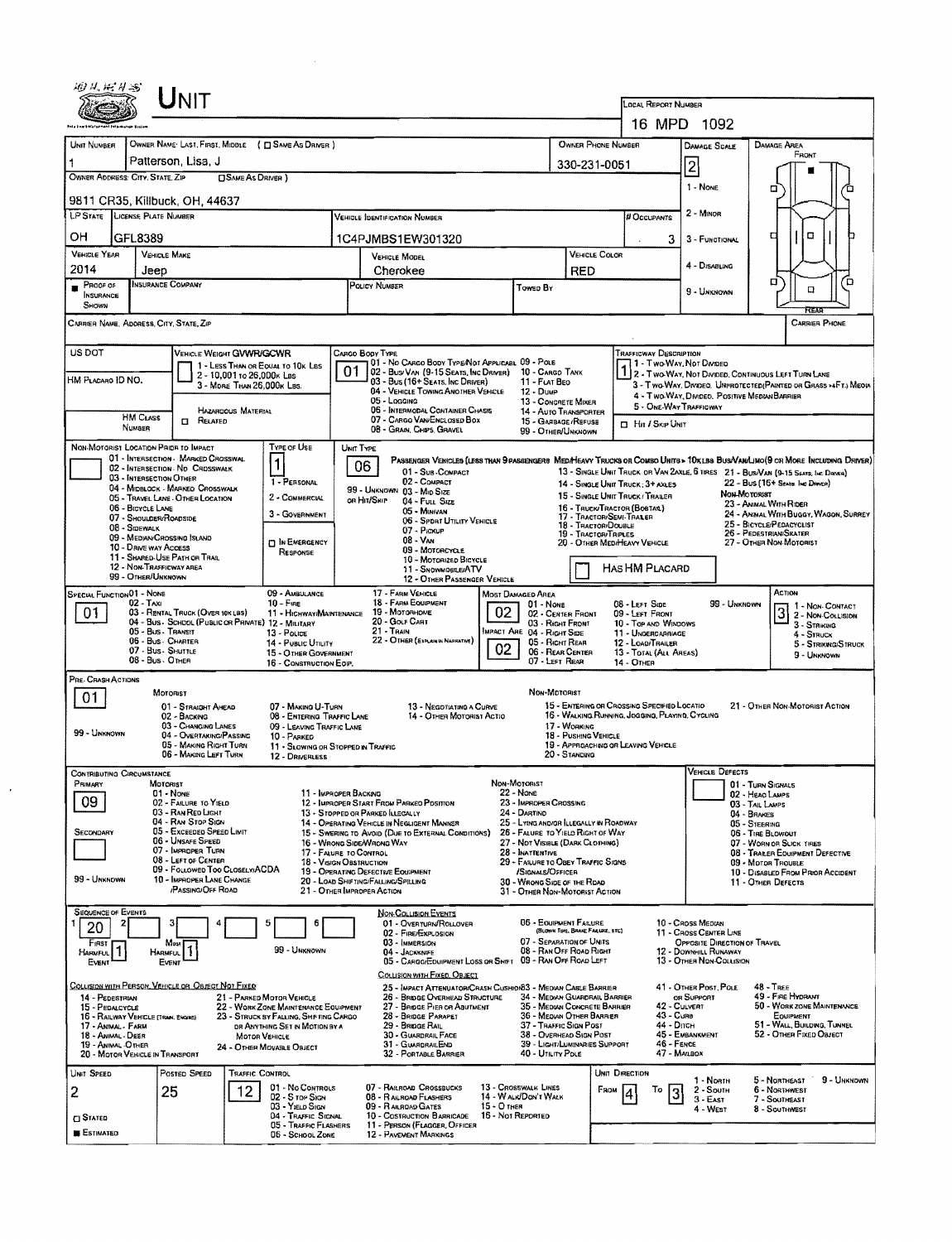| UNIT                                                                                                                                     |                                                                                                                                    |                                                                                                                             |                                                                                   |                                                                  |                                                                                                                        |  |  |  |
|------------------------------------------------------------------------------------------------------------------------------------------|------------------------------------------------------------------------------------------------------------------------------------|-----------------------------------------------------------------------------------------------------------------------------|-----------------------------------------------------------------------------------|------------------------------------------------------------------|------------------------------------------------------------------------------------------------------------------------|--|--|--|
|                                                                                                                                          |                                                                                                                                    |                                                                                                                             | LOCAL REPORT NUMBER                                                               |                                                                  |                                                                                                                        |  |  |  |
|                                                                                                                                          |                                                                                                                                    |                                                                                                                             |                                                                                   | 16 MPD 1092                                                      |                                                                                                                        |  |  |  |
| OWNER NAME: LAST, FIRST, MIDDLE ( C SAME AS DRIVER )<br>UNIT NUMBER<br>Thomas, Sharon, L<br>$\overline{2}$                               |                                                                                                                                    | <b>OWNER PHONE NUMBER</b>                                                                                                   |                                                                                   | DAMAGE SCALE                                                     | <b>DAMAGE AREA</b><br>FRONT                                                                                            |  |  |  |
| OWNER ADDRESS: CITY, STATE, ZIP<br><b>CISAME AS DRIVER</b> )                                                                             |                                                                                                                                    | 304-415-3043                                                                                                                |                                                                                   | 2                                                                |                                                                                                                        |  |  |  |
| 1932R Martin Lane PO Box 203, Culloden, WV, 25510                                                                                        |                                                                                                                                    | 1 - NONE                                                                                                                    | α                                                                                 |                                                                  |                                                                                                                        |  |  |  |
| LP STATE   LICENSE PLATE NUMBER                                                                                                          | <b>VEHICLE IDENTIFICATION NUMBER</b>                                                                                               |                                                                                                                             | # Occupants                                                                       | 2 - MINDR                                                        |                                                                                                                        |  |  |  |
| wv<br>1MN985                                                                                                                             | 5XYKT4A6HFG657798                                                                                                                  |                                                                                                                             | 6.                                                                                | 3 - FUNCTIONAL                                                   | a<br>а                                                                                                                 |  |  |  |
| <b>VEHICLE YEAR</b><br><b>VEHICLE MAKE</b>                                                                                               | <b>VEHICLE MODEL</b>                                                                                                               | VEHICLE COLOR                                                                                                               |                                                                                   | 4 - DISABLING                                                    |                                                                                                                        |  |  |  |
| 2015<br>Kia Motors Corporation<br>INSURANCE COMPANY<br>PROOF OF                                                                          | Sorento<br>POLICY NUMBER                                                                                                           | <b>BRO</b><br>Towen By                                                                                                      |                                                                                   |                                                                  | α<br>Έ                                                                                                                 |  |  |  |
| <b>INSURANCE</b><br>Safeco<br>SHOWN                                                                                                      | K2489953                                                                                                                           | 9 - Unknown                                                                                                                 |                                                                                   |                                                                  |                                                                                                                        |  |  |  |
| CARRIER NAME, ADDRESS, CITY, STATE, ZIP                                                                                                  |                                                                                                                                    |                                                                                                                             |                                                                                   |                                                                  | <b>CARRIER PHONE</b>                                                                                                   |  |  |  |
| US DOT<br>VEHICLE WEIGHT GVWR/GCWR                                                                                                       | CARGO BODY TYPE                                                                                                                    |                                                                                                                             | TRAFFICWAY DESCRIPTION                                                            |                                                                  |                                                                                                                        |  |  |  |
| 1 - Less Than or Equal to 10k LBS<br>2 - 10,001 to 26,000k Las<br>HM PLACARD ID NO.                                                      | 01 - No CARGO BOOY TYPE/NOT APPLICABL 09 - POLE<br>01<br>02 - Bus/Van (9-15 Seats, Inc Driver)<br>03 - Bus (16+ Seats, Inc Driver) | 10 - Cargo Tank<br>11 - FLAT BED                                                                                            | 11 - Two Way, Not Divided                                                         |                                                                  | 1 - I WO-WAY, IVOI DIVADED.<br>1 2 - Two-Way, NOT DIVADED, CONTINUOUS LEFT TURN LANE                                   |  |  |  |
| 3 - MORE THAN 26,000x LBS.                                                                                                               | 04 - VEHICLE TOWING ANOTHER VEHICLE<br>05 - LOGGING                                                                                | 12 - Duwn<br>13 - CONCRETE MIXER                                                                                            |                                                                                   | 4 - Two-Way, Divideo, Positive Median Barrier                    | 3 - Two-Way, Divideo, Unprotecteo(Painteo or Grass >4Ft.) Media                                                        |  |  |  |
| <b>HAZARDOUS MATERIAL</b><br><b>HM Cuss</b><br><b>n</b> RELATED                                                                          | 06 - INTERMODAL CONTAINER CHASIS<br>07 - CARGO VAN ENCLOSEO BOX                                                                    | 14 - AUTO TRANSPORTER<br>15 - GARBAGE / REFUSE                                                                              | 5 - ONE WAY TRAFFICWAY                                                            |                                                                  |                                                                                                                        |  |  |  |
| NUMBER                                                                                                                                   | 08 - GRAIN, CHIPS, GRAVEL                                                                                                          | 99 - OTHER/UNKNOWN                                                                                                          | <b>II</b> Hit / Skip Unit                                                         |                                                                  |                                                                                                                        |  |  |  |
| <b>TYPE OF USE</b><br>NON-MOTORIST LOCATION PRIOR TO IMPACT<br>01 - INTERSECTION - MARKEO CROSSWAL                                       | UNIT TYPE                                                                                                                          | PASSENGER VEHICLES (LESS THAN 9 PASSENGERS MEDIHEAVY TRUCKS OR COMBO UNITS > 10KLBS BUS/VAWLIMO(9 OR MORE INCLUDING DRIVER) |                                                                                   |                                                                  |                                                                                                                        |  |  |  |
| 02 - INTERSECTION - NO CROSSWALK<br>03 - INTERSECTION OTHER                                                                              | 06<br>01 - Sub-COMPACT<br>02 - COMPACT<br>1 - PERSONAL                                                                             |                                                                                                                             | 14 - SINGLE UNIT TRUCK; 3+ AXLES                                                  |                                                                  | 13 - SINGLE UNIT TRUCK OR VAN 2AXLE, 6 TIRES 21 - BUS/VAN (9-15 SEATS, INC DIRVER)<br>22 - Bus (16+ Seats, Inc Driver) |  |  |  |
| 04 - MIOBLOCK - MARKED CROSSWALK<br>05 - TRAVEL LANE - OTHER LOCATION                                                                    | 99 - UNKNOWN 03 - MID SIZE<br>2 - COMMERCIAL<br>OR HIT/SKIP<br>04 - FULL SIZE                                                      |                                                                                                                             | 15 - SINGLE UNIT TRUCK / TRAILER                                                  | Non-Motoriet                                                     | 23 - Animal With Rider                                                                                                 |  |  |  |
| 06 - BICYCLE LANE<br>07 - SHOULDER/ROADSIDE                                                                                              | 05 - Minivan<br>3 - GOVERNMENT<br>06 - SPORT UTILITY VEHICLE                                                                       | 17 - TRACTOR/SEMI-TRALER<br>18 - TRACTOR/DOUBLE                                                                             | 16 - ТRUCK/ТRACTOR (ВОВТАК)                                                       | 24 - ANMAL WITH BUGGY, WAGON, SURREY<br>25 - BICYCLE/PEDACYCLIST |                                                                                                                        |  |  |  |
| 08 - SIDEWALK<br>09 - MEDIAN/CROSSING ISLAND<br>10 - DRNE WAY ACCESS                                                                     | $07 -$ Pickup<br>$08 - V_{AN}$<br><b>D</b> IN EMERGENCY                                                                            | 19 - TRACTOR/TRIPLES                                                                                                        | 26 - PEOESTRIAN/SKATER<br>20 - OTHER MEDIMEAVY VEHICLE<br>27 - OTHER NON-MOTORIST |                                                                  |                                                                                                                        |  |  |  |
| 11 - SHARED-USE PATH OR TRAIL<br>12 - NON-TRAFFICWAY AREA                                                                                | 09 - Motorcycle<br>RESPONSE<br>10 - MOTORIZED BICYCLE                                                                              |                                                                                                                             |                                                                                   |                                                                  |                                                                                                                        |  |  |  |
| 99 - OTHER/UNKNOWN                                                                                                                       | 11 - SNOWMOBILE/ATV<br>12 - OTHER PASSENGER VEHICLE                                                                                |                                                                                                                             | HAS HM PLACARD                                                                    |                                                                  |                                                                                                                        |  |  |  |
| <b>SPECIAL FUNCTIONO1 - NONE</b><br>$02 - T_{AX}$<br>$10 -$ Fine                                                                         | 09 - AMBULANCE<br>17 - FARM VEHICLE<br>18 - FARM EQUIPMENT                                                                         | MOST DAMAGEO AREA<br>01 - Nove                                                                                              | 08 - LEFT SIDE                                                                    | 99 - Uniknown                                                    | ACTION<br>1 - NON-CONTACT                                                                                              |  |  |  |
| 01.<br>03 - RENTAL TRUCK (OVER 10K LBS)<br>04 - Bus - Schodl (Public or Private) 12 - Military                                           | 19 - Мотояноме<br>11 - HIGHWAY/MAINTENANCE<br>20 - Golf Cart                                                                       | 06.<br>02 - CENTER FRONT<br>03 - Right Front                                                                                | 09 - LEFT FRONT<br>10 - TOP AND WINDOWS                                           |                                                                  | 41 2 - NON-COLLISION<br>$3 - S$ TRIKING                                                                                |  |  |  |
| 05 - Bus - Transit<br>13 - Pouce<br>06 - Bus - Charter                                                                                   | $21 -$ Tran<br>22 - OTHER (EXPLAN IN NARRATIVE)<br>14 - PUBLIC UTILITY                                                             | MPACT ARE 04 - RIGHT SIDE<br>05 - Right Rear                                                                                | 11 - UNDERCARRIAGE<br>12 LOAD/TRAILER                                             |                                                                  | $4 -$ Struck<br>5 - STRIKING/STRUCK                                                                                    |  |  |  |
| 07 - Bus - SHUTTLE<br>08 - Bus OTHER                                                                                                     | 15 - OTHER GOVERNMENT<br>16 - CONSTRUCTION EQIP.                                                                                   | 06<br>06 - REAR CENTER<br>07 - LEFT REAR                                                                                    | 13 - TOTAL (ALL AREAS)<br>14 - OTHER                                              |                                                                  | 9 - Unknown                                                                                                            |  |  |  |
| PRE-CRASH ACTIONS                                                                                                                        |                                                                                                                                    |                                                                                                                             |                                                                                   |                                                                  |                                                                                                                        |  |  |  |
| MOTORIST<br>11<br>01 - STRAIGHT AHEAO                                                                                                    | 07 - MAKING U-TURN<br>13 - NEGOTIATING A CURVE                                                                                     | NON MOTORIST                                                                                                                | 15 - ENTERING OR CROSSING SPECIFIED LOCATIO                                       |                                                                  | 21 - OTHER NON-MOTORIST ACTION                                                                                         |  |  |  |
| 02 - BACKING<br>03 - CHANGING LANES<br>99 - UNKNOWN                                                                                      | 14 - Отнея Мотовіѕт Астіо<br>08 - ENTERING TRAFFIC LANE<br>09 - LEAVING TRAFFIC LANE                                               | 17 - WORKING                                                                                                                | 16 - WALKING, RUNNING, JOGGING, PLAYING, CYCLING                                  |                                                                  |                                                                                                                        |  |  |  |
| 04 - OVERTAKING/PASSING<br>05 - MAKING RIGHT TURN<br>06 - MAKING LEFT TURN                                                               | 10 - PARKED<br>11 - SLOWING OR STOPPED IN TRAFFIC                                                                                  | 18 - PUSHING VEHICLE<br>20 - STANOING                                                                                       | 19 - APPROACHING OR LEAVING VEHICLE                                               |                                                                  |                                                                                                                        |  |  |  |
| <b>CONTRIBUTING CIRCUMSTANCE</b>                                                                                                         | 12 - DAMERLESS                                                                                                                     |                                                                                                                             |                                                                                   | <b>VEHICLE DEFECTS</b>                                           |                                                                                                                        |  |  |  |
| Primary<br>MOTORIST<br>01 - None                                                                                                         | 11 - IMPROPER BACKING                                                                                                              | NON-MOTORIST<br>22 - None                                                                                                   |                                                                                   |                                                                  | 01 - TURN SIGNALS<br>02 - HEAD LAMPS                                                                                   |  |  |  |
| 01<br>02 - FAILURE TO YIELD<br>03 - RAN REO LIGHT                                                                                        | 12 - IMPROPER START FROM PARKED POSITION<br>13 - Stopped or PARKED ILLEGALLY                                                       | 23 - IMPROPER CROSSING<br>24 - DARTING                                                                                      |                                                                                   |                                                                  | 03 - TAIL LAMPS<br>04 - BRAKES                                                                                         |  |  |  |
| 04 - RAN STOP SIGN<br>05 - Exceeded Speed Limit<br>SECONDARY                                                                             | 14 - OPERATING VEHICLE IN NEGLIGENT MANNER<br>15 - Swering to Avoid (Due to External Conditions)                                   | 25 - LYING AND/OR ILLEGALLY IN ROADWAY<br>26 - FALURE TO YIELD RIGHT OF WAY                                                 |                                                                                   |                                                                  | 05 - STEERING<br>06 - TIRE BLOWOUT                                                                                     |  |  |  |
| 06 - Unsafe Speed<br>07 - IMPROPER TURN                                                                                                  | 16 - WRONG SIDE/WRONG WAY<br>17 - FALURE TO CONTROL                                                                                | 27 - NOT VISIBLE (DARK CLOTHING)<br>28 - INATTENTIVE                                                                        |                                                                                   |                                                                  | 07 - WORN OR SLICK TIRES<br>08 - TRAILER EQUIPMENT DEFECTIVE                                                           |  |  |  |
| 08 - LEFT OF CENTER<br>09 - FOLLOWED TOO CLOSELY/ACDA                                                                                    | <b>18 - VISION OBSTRUCTION</b><br>19 - OPERATING DEFECTIVE EQUIPMENT                                                               | 29 - FAILURE TO OBEY TRAFFIC SIGNS<br>/SIGNALS/OFFICER                                                                      |                                                                                   |                                                                  | 09 - Motor TrousLE<br>10 - DISABLEO FROM PRIOR ACCIDENT                                                                |  |  |  |
| 99 - Unknown<br>10 - IMPROPER LANE CHANGE<br><b>PASSING OFF ROAD</b>                                                                     | 20 - LOAD SHIFTING/FALLING/SPILLING<br>21 - OTHER IMPROPER ACTION                                                                  | 30 - WRONG SIDE OF THE ROAD<br>31 - OTHER NON-MOTORIST ACTION                                                               |                                                                                   |                                                                  | 11 - OTHER DEFECTS                                                                                                     |  |  |  |
| <b>SEQUENCE OF EVENTS</b>                                                                                                                | <b>NON-COLLISION EVENTS</b>                                                                                                        |                                                                                                                             |                                                                                   |                                                                  |                                                                                                                        |  |  |  |
| 20                                                                                                                                       | 6<br>01 - OVERTURN/ROLLOVER<br>02 - FIRE/EXPLOSION                                                                                 | 06 - EQUIPMENT FAILURE<br>(BLOWN TIRE, BRAIR FALURE, ETC)                                                                   |                                                                                   | 10 - Cross Median<br>11 - Cross Center Line                      |                                                                                                                        |  |  |  |
| FIRST<br>Most<br>1<br><b>HARMFUL</b><br>Harmful I                                                                                        | 03 - IMMERSION<br>99 - UNKNOWN<br>04 - JACKKNIFE                                                                                   | 07 - SEPARATION OF UNITS<br>08 - RAN OFF ROAD RIGHT<br>09 - RAN OFF ROAD LEFT                                               |                                                                                   | OPPOSITE DIRECTION OF TRAVEL<br>12 - DOWNHEL RUNAWAY             |                                                                                                                        |  |  |  |
| EVENT<br>EVENT                                                                                                                           | 05 - CARGO/EQUIPMENT LOSS OR SHIFT<br>COLLISION WITH FIXED, OBJECT                                                                 |                                                                                                                             |                                                                                   | 13 - OTHER NON-COLLISION                                         |                                                                                                                        |  |  |  |
| COLLISION WITH PERSON, VEHICLE OR OBJECT NOT FIXED<br>14 - PEDESTRIAN<br>21 - PARKED MOTOR VEHICLE                                       | 26 - BRIDGE OVERHEAD STRUCTURE                                                                                                     | 25 - IMPACT ATTENUATOR/CRASH CUSHION33 - MEDIAN CABLE BARRIER<br>34 - MEDIAN GUARORAIL BARRIER                              |                                                                                   | 41 - OTHER POST, POLE<br>DR SUPPORT                              | 48 - TREE<br>49 - FIRE HYDRANT                                                                                         |  |  |  |
| 22 - WORK ZONE MAINTENANCE EQUIPMENT<br>15 - PEOALCYCLE<br>23 - STRUCK BY FALLING, SHIFTING CARGO<br>16 - RAILWAY VEHICLE (TRAN, ENGINE) | 27 - BRIDGE PIER OR ABUTMENT<br>28 - BROGE PARAPET                                                                                 | 35 - MEDIAN CONCRETE BARRIER<br>36 - MEDIAN OTHER BARRIER                                                                   | 42 - CULVERT<br><b>43 - Cure</b>                                                  |                                                                  | 50 - WORK ZONE MAINTENANCE<br>ЕQUIPMENT                                                                                |  |  |  |
| 17 - Animal - Fafin<br>OR ANYTHING SET IN MOTION BY A<br>18 - Animal - Deer<br><b>MOTOR VEHICLE</b>                                      | 29 - BRIDGE RAIL<br>30 - GUARDRAIL FACE                                                                                            | 37 - TRAFFIC SIGN POST<br>38 - OVERHEAD SIGN POST                                                                           | 44 - Опсн                                                                         | 45 - EMBANKMENT                                                  | 51 - WALL, BUILDING, TUNNEL<br>52 - Отнев Ріхер Овлест                                                                 |  |  |  |
| 19 - Annal Other<br>24 - OTHER MOVABLE OBJECT<br>20 - MOTOR VEHICLE IN TRANSPORT                                                         | 31 - GUARDRAILENO<br>32 - PORTABLE BARRIER                                                                                         | 39 - LIGHT/LUMINARIES SUPPORT<br>40 - UTILITY POLE                                                                          | $46 -$ FENCE<br>47 - MAILBOX                                                      |                                                                  |                                                                                                                        |  |  |  |
| Posteo Speed<br><b>TRAFFIC CONTROL</b><br>UNIT SPEED                                                                                     |                                                                                                                                    |                                                                                                                             | UNIT DIRECTION                                                                    | 1 - North                                                        | 9 - UNKNOWN<br>5 - NORTHEAST                                                                                           |  |  |  |
| 12<br>0<br>25                                                                                                                            | 01 - No CONTROLS<br>07 - RAILRDAD CROSSBUCKS<br>02 - S TOP SIGN<br>08 - RAILROAD FLASHERS                                          | 13 - Crosswalk Lines<br>From<br>14 - WALK/DON'T WALK                                                                        | То<br>3                                                                           | 2 - South<br>$3 -$ EAST                                          | 6 - NORTHWEST<br>7 - SOUTHEAST                                                                                         |  |  |  |
| STATEO                                                                                                                                   | 03 - YIELD SIGN<br>09 - RAILHOAD GATES<br>04 - TRAFFIC SIGNAL<br>10 - COSTRUCTION BARRICADE                                        | 15 - O THER<br>16 - Not Reported                                                                                            |                                                                                   | 4 - West                                                         | 8 - Soutiwest                                                                                                          |  |  |  |
| <b>ESTIMATED</b>                                                                                                                         | 05 - TRAFFIC FLASHERS<br>11 - PERSON (FLAGGER, OFFICER<br>06 - SCHOOL ZONE<br>12 - PAVEMENT MARKINGS                               |                                                                                                                             |                                                                                   |                                                                  |                                                                                                                        |  |  |  |

 $\mathcal{L}^{\text{max}}_{\text{max}}$  and  $\mathcal{L}^{\text{max}}_{\text{max}}$ 

 $\label{eq:2.1} \frac{1}{\sqrt{2}}\left(\frac{1}{\sqrt{2}}\right)^2\left(\frac{1}{\sqrt{2}}\right)^2\left(\frac{1}{\sqrt{2}}\right)^2.$ 

 $\bar{u}$ 

 $\mathcal{L}_{\mathcal{L}}$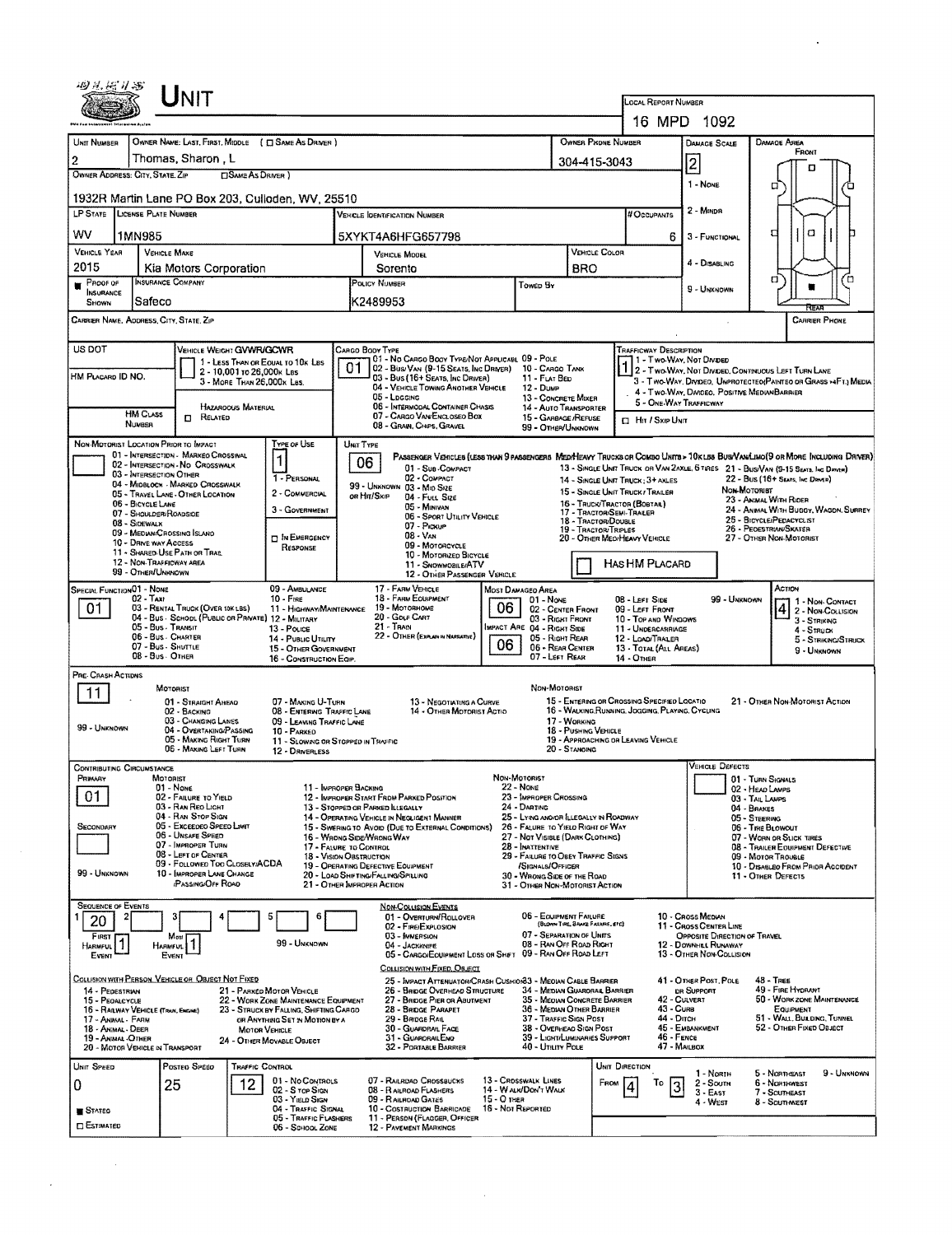|                  | 的义运扩影                                                                                                                                                                                                       |                                                                                                                                                    | <b>MOTORIST / NON-MOTORIST / OCCUPANT</b>                                                                          |              |                                                                    |                          |                                                                                                                                                                                                           |                                                          |                                                                                                                   |                                   |                                                                                                                                                                             |                                                       |                                                                      |                                                                                                  |                                 |                                                                                                                                                                                                      |                                                          |                             |
|------------------|-------------------------------------------------------------------------------------------------------------------------------------------------------------------------------------------------------------|----------------------------------------------------------------------------------------------------------------------------------------------------|--------------------------------------------------------------------------------------------------------------------|--------------|--------------------------------------------------------------------|--------------------------|-----------------------------------------------------------------------------------------------------------------------------------------------------------------------------------------------------------|----------------------------------------------------------|-------------------------------------------------------------------------------------------------------------------|-----------------------------------|-----------------------------------------------------------------------------------------------------------------------------------------------------------------------------|-------------------------------------------------------|----------------------------------------------------------------------|--------------------------------------------------------------------------------------------------|---------------------------------|------------------------------------------------------------------------------------------------------------------------------------------------------------------------------------------------------|----------------------------------------------------------|-----------------------------|
|                  |                                                                                                                                                                                                             |                                                                                                                                                    |                                                                                                                    |              |                                                                    |                          |                                                                                                                                                                                                           |                                                          |                                                                                                                   |                                   |                                                                                                                                                                             |                                                       |                                                                      | LOCAL REPORT NUMBER<br>16 MPD 1092                                                               |                                 |                                                                                                                                                                                                      |                                                          |                             |
|                  | Unit Number                                                                                                                                                                                                 | NAME: LAST, FIRST, MIDDLE                                                                                                                          |                                                                                                                    |              |                                                                    |                          |                                                                                                                                                                                                           |                                                          |                                                                                                                   |                                   |                                                                                                                                                                             | DATE OF BIRTH                                         |                                                                      |                                                                                                  |                                 | AGE                                                                                                                                                                                                  | GENDER                                                   |                             |
|                  |                                                                                                                                                                                                             | Patterson, Lisa, J                                                                                                                                 |                                                                                                                    |              |                                                                    |                          |                                                                                                                                                                                                           |                                                          |                                                                                                                   |                                   |                                                                                                                                                                             | 05/03/1970                                            |                                                                      |                                                                                                  |                                 | 46                                                                                                                                                                                                   | F                                                        | F - FEMALE<br>$M - M$ ALE   |
|                  |                                                                                                                                                                                                             | ADDRESS, CITY, STATE, ZIP                                                                                                                          |                                                                                                                    |              |                                                                    |                          |                                                                                                                                                                                                           |                                                          |                                                                                                                   |                                   |                                                                                                                                                                             |                                                       |                                                                      |                                                                                                  |                                 | CONTACT PHONE - INCLUDE AREA CODE                                                                                                                                                                    |                                                          |                             |
|                  |                                                                                                                                                                                                             | 9811 CR35, Killbuck, OH, 44637<br>INJURED TAKEN BY EMS AGENCY                                                                                      |                                                                                                                    |              |                                                                    |                          |                                                                                                                                                                                                           |                                                          |                                                                                                                   |                                   |                                                                                                                                                                             |                                                       |                                                                      | 330-231-0051                                                                                     |                                 |                                                                                                                                                                                                      |                                                          |                             |
|                  | <b>INJURIES</b><br>1                                                                                                                                                                                        |                                                                                                                                                    |                                                                                                                    |              |                                                                    |                          | MEDICAL FACEITY INJURED TAKEN TO                                                                                                                                                                          |                                                          |                                                                                                                   |                                   | <b>SAFETY EQUIPMENT USED</b>                                                                                                                                                |                                                       | D MOTORCYCLE                                                         | 01                                                                                               |                                 | DOT COMPLIANT SEATING POSITION AIR BAG USAGE EJECTION TRAPPED                                                                                                                                        |                                                          |                             |
|                  | 04<br>OL STATE<br>OPERATOR LICENSE NUMBER<br>ALCOHOL/DRUG SUSPECTED ALCOHOL TEST STATUS ALCOHOL TEST TYPE ALCOHOL TEST VALUE DRUG TEST STATUS   DRUG TEST TYPE<br>OL CLASS<br>CONDITION<br>No<br><b>M/C</b> |                                                                                                                                                    |                                                                                                                    |              |                                                                    |                          |                                                                                                                                                                                                           |                                                          |                                                                                                                   |                                   |                                                                                                                                                                             |                                                       | <b>HELMET</b>                                                        |                                                                                                  |                                 |                                                                                                                                                                                                      |                                                          |                             |
|                  | OН                                                                                                                                                                                                          | RK022580                                                                                                                                           |                                                                                                                    | 4            | <b>EIVALID</b><br>D.                                               | I¤ <sub>End</sub>        | 1                                                                                                                                                                                                         | 11                                                       |                                                                                                                   | $\vert$ 1                         |                                                                                                                                                                             | 11                                                    |                                                                      |                                                                                                  |                                 | 1                                                                                                                                                                                                    | 1                                                        |                             |
|                  |                                                                                                                                                                                                             | OFFENSE CHARGED ( EL LOCAL CODE)                                                                                                                   |                                                                                                                    |              | <b>OFFENSE DESCRIPTION</b>                                         |                          |                                                                                                                                                                                                           |                                                          |                                                                                                                   |                                   | <b>CITATION NUMBER</b>                                                                                                                                                      |                                                       |                                                                      |                                                                                                  |                                 | HANDS-FREE                                                                                                                                                                                           |                                                          | <b>DRIVER DISTRACTED BY</b> |
|                  |                                                                                                                                                                                                             |                                                                                                                                                    |                                                                                                                    |              |                                                                    |                          |                                                                                                                                                                                                           |                                                          |                                                                                                                   |                                   |                                                                                                                                                                             |                                                       |                                                                      |                                                                                                  | $\square$ Device<br><b>USED</b> |                                                                                                                                                                                                      |                                                          |                             |
|                  |                                                                                                                                                                                                             | UNIT NUMBER   NAME: LAST, FIRST, MIDDLE                                                                                                            |                                                                                                                    |              |                                                                    |                          |                                                                                                                                                                                                           |                                                          |                                                                                                                   |                                   |                                                                                                                                                                             | DATE OF BIRTH                                         |                                                                      |                                                                                                  |                                 | Age                                                                                                                                                                                                  | GENDER                                                   | F - FEMALE<br>M - MALE      |
|                  |                                                                                                                                                                                                             | Thomas, Sharon, L<br>ADDRESS, CITY, STATE. ZIP                                                                                                     |                                                                                                                    |              |                                                                    |                          |                                                                                                                                                                                                           |                                                          |                                                                                                                   |                                   |                                                                                                                                                                             | 06/19/1960                                            |                                                                      |                                                                                                  |                                 | 56<br>CONTACT PHONE - INCLUDE AREA CODE                                                                                                                                                              |                                                          |                             |
|                  |                                                                                                                                                                                                             | 1932R Martin Lane PO Box 203, Culloden, WV, 25510                                                                                                  |                                                                                                                    |              |                                                                    |                          |                                                                                                                                                                                                           |                                                          |                                                                                                                   |                                   |                                                                                                                                                                             |                                                       |                                                                      | 304-415-3043                                                                                     |                                 |                                                                                                                                                                                                      |                                                          |                             |
|                  | <b>NJURIES</b>                                                                                                                                                                                              | INJURED TAKEN BY EMS AGENCY                                                                                                                        |                                                                                                                    |              |                                                                    |                          | MEDICAL FACILITY INJURED TAKEN TO                                                                                                                                                                         |                                                          |                                                                                                                   |                                   | <b>SAFETY EQUIPMENT USED</b>                                                                                                                                                |                                                       | MOTORCYCLE                                                           |                                                                                                  |                                 | DOT COMPLIANT SEATING POSITION ASR BAG USAGE EJECTION TRAPPED                                                                                                                                        |                                                          |                             |
|                  |                                                                                                                                                                                                             | H.                                                                                                                                                 |                                                                                                                    |              |                                                                    |                          |                                                                                                                                                                                                           |                                                          |                                                                                                                   | 04                                |                                                                                                                                                                             |                                                       | HELMET                                                               | 01                                                                                               |                                 |                                                                                                                                                                                                      |                                                          |                             |
|                  | OL STATE                                                                                                                                                                                                    | OPERATOR LICENSE NUMBER                                                                                                                            |                                                                                                                    | OL Cuss<br>4 | No<br><b>DVALID</b>                                                | M/C<br>IO <sub>End</sub> | CONDITION<br>$\mathbf{1}$                                                                                                                                                                                 | 11                                                       | ALCOHOL/DRUG SUSPECTED ALCOHOL TEST STATUS ALCOHOL TEST TYPE ALCOHOL TEST VALUE DRUG TEST STATUS   DRUG TEST TYPE | 1                                 |                                                                                                                                                                             |                                                       |                                                                      |                                                                                                  |                                 |                                                                                                                                                                                                      |                                                          |                             |
|                  | wv                                                                                                                                                                                                          | E233500<br>OFFENSE CHARGED ( <b>EX LOCAL CODE</b> )                                                                                                |                                                                                                                    |              | DŁ.<br><b>OFFENSE DESCRIPTION</b>                                  |                          |                                                                                                                                                                                                           |                                                          |                                                                                                                   |                                   | <b>CITATION NUMBER</b>                                                                                                                                                      |                                                       |                                                                      |                                                                                                  |                                 | HANDS FREE                                                                                                                                                                                           |                                                          | <b>DRIVER DISTRACTED BY</b> |
|                  |                                                                                                                                                                                                             |                                                                                                                                                    |                                                                                                                    |              |                                                                    |                          |                                                                                                                                                                                                           |                                                          |                                                                                                                   |                                   |                                                                                                                                                                             |                                                       |                                                                      |                                                                                                  | $\Box$ Device<br>Useo           |                                                                                                                                                                                                      |                                                          |                             |
|                  | $2 - P$ OSSIBLE.<br>5'- Fatal<br><b>SEATING POSTRON</b>                                                                                                                                                     | 1 - No Injury / None Reporte<br>3 - NON-INCAPACITATING<br>4 - INCAPACITATING<br>01 - FRONT - LEFT SIDE Morgecras Daven)                            | 1 - NOT TRANSPORTED /<br>TREATED AT SCENE<br>$2 - EMS$<br>$3 - \text{Pouce}$<br>$4 -$ OTHER $7 - 7$<br>9 - UNKNOWN |              |                                                                    | · Motorist               | 01 - NONE USED - VEHICLE OCCUPANT.<br>02 - S HOULDER BELT ONLY USED<br>03 - LAP BELT ONLY USED<br>04 - S HOULDER AND LAP BELT ONLY USED<br>$\sim 10^{-1}$<br>07 - THIRD - LEFT SIDE (MOTORCYCLE SIDE CAR) |                                                          |                                                                                                                   | -08 - Heuvet Useo                 | 05 - CHILD RESTRAINT SYSTEM-FORWARD FACING 09 - NONE USED<br>06 - CHILO RESTRAINT SYSTEM-REAR FACING<br><b>07 - BOOSTER SEAT</b><br>12 - PASSENGER IN UNENCLOSED CARGO AREA |                                                       |                                                                      | Non-Motorist<br>10 - HELMET USED<br>(ELSOWS, KNEES, ETC)<br>the govern-                          |                                 | $\sim 10^{11}$ km $^{-1}$<br>11 - Protective Pads Used 7: 14 - Other<br>AIR BAG USAGE<br>1 - Nor DePLOYED                                                                                            | 12 - REFLECTIVE COATING<br>13 - Lighting                 |                             |
|                  | EJECTION<br>- Not EJECTED                                                                                                                                                                                   | 02 - FRONT MIDDLE<br>03 - FRONT - RIGHT SIDE<br>04 - SECOND - LEFT SIDE (Moroncycle PASSEMEN)<br>05 - Second - MIDOLE<br>06 - Second - Right Side  | こうぞう ついとう<br>$\sim$ 45,<br>TRAPPED :<br>1 - Nor Trapped                                                            |              | 09 - Thing - Right Side<br>OPERATOR LICENSE CLASS<br>$1 - Class A$ |                          | 08 - Thirio - Middle Carrier Carrier<br>10 - SLEEPER SECTION OF CAB (TRUCK)<br>11 - PASSENGER IN OTHER ENCLOSED CARGO AREA<br>(NON-TRAILING UNIT SUCH AS A BUS, PICK-UP WITH CAP)                         | CONDITION -                                              | $16 -$ OTHER<br>1 - Apparently Normal                                                                             | 15 - Non-Motorist<br>99 - UMOJOWN | $13$ - Trailing Unit $\begin{bmatrix} 1 & 1 & 1 \\ 1 & 1 & 1 \end{bmatrix}$<br>14 - RIDING ON VEHICLE EXTERIOR (NON-TRAINING UNIT)                                          | $\mathcal{F}^{\mathcal{G}}$ is a simple<br>إنادته فوق |                                                                      | ા પાડી કર્યા<br>5 - FELL ASLEEP, FAINTED, FATIGUE 1 - NONE                                       |                                 | 2 - DEPLOYED FRONT<br>3 - DEPLOYED SIDE<br>4 - DEPLOYEO BOTH FRONT/SIDE<br>5 - Not Applicable<br>9 - DEPLOYMENT UNKNOWN<br>ALCOHOL/DRUG SUSPECTED                                                    |                                                          |                             |
|                  | ALCOHOL TEST STATUS                                                                                                                                                                                         | 2 - TOTALLY EJECTED 2 - EXTRICATED BY<br>3 - PARTIALLY EJECTED<br>4 - NOT APPLICABLE , 3 - EXTRICATED BY                                           | MECHANICAL MEANS<br>NON-MECHANICAL MEANS                                                                           |              | $\sqrt{2}$ + CLASS B<br>3 - CLASS C<br>ALCOHOL TEST TYPE           | 5 - MC/Moped <u>Only</u> | 4 - REQUILAR CLASS (Oxoos "D")<br>DRUG TEST STATUS                                                                                                                                                        | $4 - l$<br>$\mathbf{r}$ .<br>$\mathcal{F}_{\mathcal{F}}$ | 2 - PHYSICAL IMPAIRMENT.<br>3 - EMOTIONI, (DEPRÉSSEO, ANGRY, DISTURBE                                             | $\sim$                            | DRUG TEST TYPE                                                                                                                                                              | 7 - OTHER                                             | MEDICATIONS, DRUGS, ALCOHOL<br><b>DRIVER DISTRACTED BY</b>           | 6 - UNDER THE INFLUENCE OF                                                                       |                                 | 2 - YES - ALCOHOL SUSPECTED<br>3 - Yes Hao Not Impared<br>4 - YES DRUGS SUSPECTED<br>5 - YES ALCOHOL ANO DRUGS SUSPECTED<br>$\mathcal{C}_{\alpha}=\mathcal{C}^{\alpha_{1}}\cup\cdots\cup\mathcal{C}$ |                                                          |                             |
|                  | 1 - NONE GIVEN                                                                                                                                                                                              | 2 - Test Refused<br>3 - TEST GIVEN, CONTAMINATEO SAMPLE/UNUSABL<br>4 - Test Given, Results Known<br>5 - Test Given, Results Unknown,<br>ふくち インファール | プラッシュ                                                                                                              |              | 1 - NONE<br>$2 - BLOOD$<br>3 - Urine<br>4 - BREATH<br>$5 -$ OTHER  | A.                       | 1 - NONE GIVEN<br>2 - TEST REFUSEO<br>3 - TEST GIVEN CONTAMINATED SAMPLE/UNUSABL<br>4 - Test Given, Results Known<br>5 - Test Given, Results Unknown<br>in y                                              |                                                          | $\mathcal{A}=\mathcal{G}$ .                                                                                       |                                   | 1 - NONE<br>$2 -$ BLoop<br>$3 -$ URINE<br>$4 -$ Onen                                                                                                                        | $2 - P$ HONE                                          | 2 - Phone<br>3 - Texting/Emailing<br>(NAVIGATION DEVICE, RADIO, DVD) | 1 - No Distraction Reported<br>4 - ELETRONIC COMMUNICATION DEVICE<br>5 - OTHER ELECTRONIC DEVICE |                                 |                                                                                                                                                                                                      | 6 - OTHER INSIDE THE VEHICLE<br>7 - External Distraction |                             |
|                  |                                                                                                                                                                                                             | UNIT NUMBER NAME: LAST, FIRST, MIDDLE                                                                                                              |                                                                                                                    |              |                                                                    |                          |                                                                                                                                                                                                           |                                                          |                                                                                                                   |                                   |                                                                                                                                                                             |                                                       |                                                                      | DATE OF BIRTH                                                                                    |                                 | AGE                                                                                                                                                                                                  | GENDER<br>F                                              | F - FEMALE<br>M - MALE      |
|                  |                                                                                                                                                                                                             | IPatterson, Skvler, J<br>ADDRESS, CITY, STATE, ZIP                                                                                                 |                                                                                                                    |              |                                                                    |                          |                                                                                                                                                                                                           |                                                          |                                                                                                                   |                                   |                                                                                                                                                                             |                                                       |                                                                      | 11/10/2001                                                                                       |                                 | 14<br>CONTACT PHONE - INCLUDE AREA CODE                                                                                                                                                              |                                                          |                             |
| <b>DCCUPANT</b>  |                                                                                                                                                                                                             | 9811 CR35, Killbuck, OH, 44637                                                                                                                     |                                                                                                                    |              |                                                                    |                          |                                                                                                                                                                                                           |                                                          |                                                                                                                   |                                   |                                                                                                                                                                             |                                                       |                                                                      | 330-231-0051                                                                                     |                                 |                                                                                                                                                                                                      |                                                          |                             |
|                  | <b>NJURIES</b>                                                                                                                                                                                              | INJURED TAKEN BY EMS AGENCY                                                                                                                        |                                                                                                                    |              |                                                                    |                          | MEDICAL FACILITY INJURED TAKEN TO                                                                                                                                                                         |                                                          |                                                                                                                   |                                   | <b>SAFETY EQUIPMENT USED</b>                                                                                                                                                | DOT                                                   | <b>D</b> COMPLIANT                                                   |                                                                                                  | <b>SEATING POSITION</b>         |                                                                                                                                                                                                      | AIR BAG USAGE EJECTION                                   | TRAPPED                     |
|                  | $\vert$ 1                                                                                                                                                                                                   |                                                                                                                                                    |                                                                                                                    |              |                                                                    |                          |                                                                                                                                                                                                           |                                                          |                                                                                                                   | 04                                |                                                                                                                                                                             |                                                       | MOTORCYCLE<br>HELMET                                                 | 04                                                                                               |                                 | 11                                                                                                                                                                                                   | 1                                                        | 1                           |
|                  |                                                                                                                                                                                                             | UNIT NUMBER   NAME: LAST, FIRST, MIDDLE                                                                                                            |                                                                                                                    |              |                                                                    |                          |                                                                                                                                                                                                           |                                                          |                                                                                                                   |                                   |                                                                                                                                                                             |                                                       |                                                                      | DATE OF BIRTH                                                                                    |                                 | AGE                                                                                                                                                                                                  | Gender                                                   | F - FEMALE                  |
|                  |                                                                                                                                                                                                             | Geib, Maiah, M                                                                                                                                     |                                                                                                                    |              |                                                                    |                          |                                                                                                                                                                                                           |                                                          |                                                                                                                   |                                   |                                                                                                                                                                             |                                                       |                                                                      | 09/13/2001                                                                                       |                                 | 14                                                                                                                                                                                                   | $\overline{F}$                                           | M - MALE                    |
| <b>DCCLIPANT</b> |                                                                                                                                                                                                             | ADDRESS, CITY, STATE, ZIP                                                                                                                          |                                                                                                                    |              |                                                                    |                          |                                                                                                                                                                                                           |                                                          |                                                                                                                   |                                   |                                                                                                                                                                             |                                                       |                                                                      |                                                                                                  |                                 | CONTACT PHONE - INCLUDE AREA CODE                                                                                                                                                                    |                                                          |                             |
|                  | İnjuries                                                                                                                                                                                                    | 9811 CR35, Killbuck, OH, 44637<br>INJURED TAKEN BY EMS AGENCY                                                                                      |                                                                                                                    |              |                                                                    |                          | MEDICAL FACILITY INJURED TAKEN TO                                                                                                                                                                         |                                                          |                                                                                                                   |                                   | <b>SAFETY EQUIPMENT USED</b>                                                                                                                                                | DOT                                                   |                                                                      |                                                                                                  | <b>SEATING POSITION</b>         |                                                                                                                                                                                                      | AIR BAG USAGE EJECTION                                   | TRAPPED                     |
|                  | $\vert$ 1                                                                                                                                                                                                   | $\vert$ 1 $\vert$                                                                                                                                  |                                                                                                                    |              |                                                                    |                          |                                                                                                                                                                                                           |                                                          |                                                                                                                   | 04                                |                                                                                                                                                                             |                                                       | <b>D</b> COMPLIANT<br>MOTORCYCLE<br>HELMET                           | 06                                                                                               |                                 | $\mathbf{1}$                                                                                                                                                                                         | $\mathbf{1}$                                             | $\vert$ 1                   |

 $\frac{1}{2} \frac{1}{2} \frac{1}{2}$ 

 $\sim 10^7$